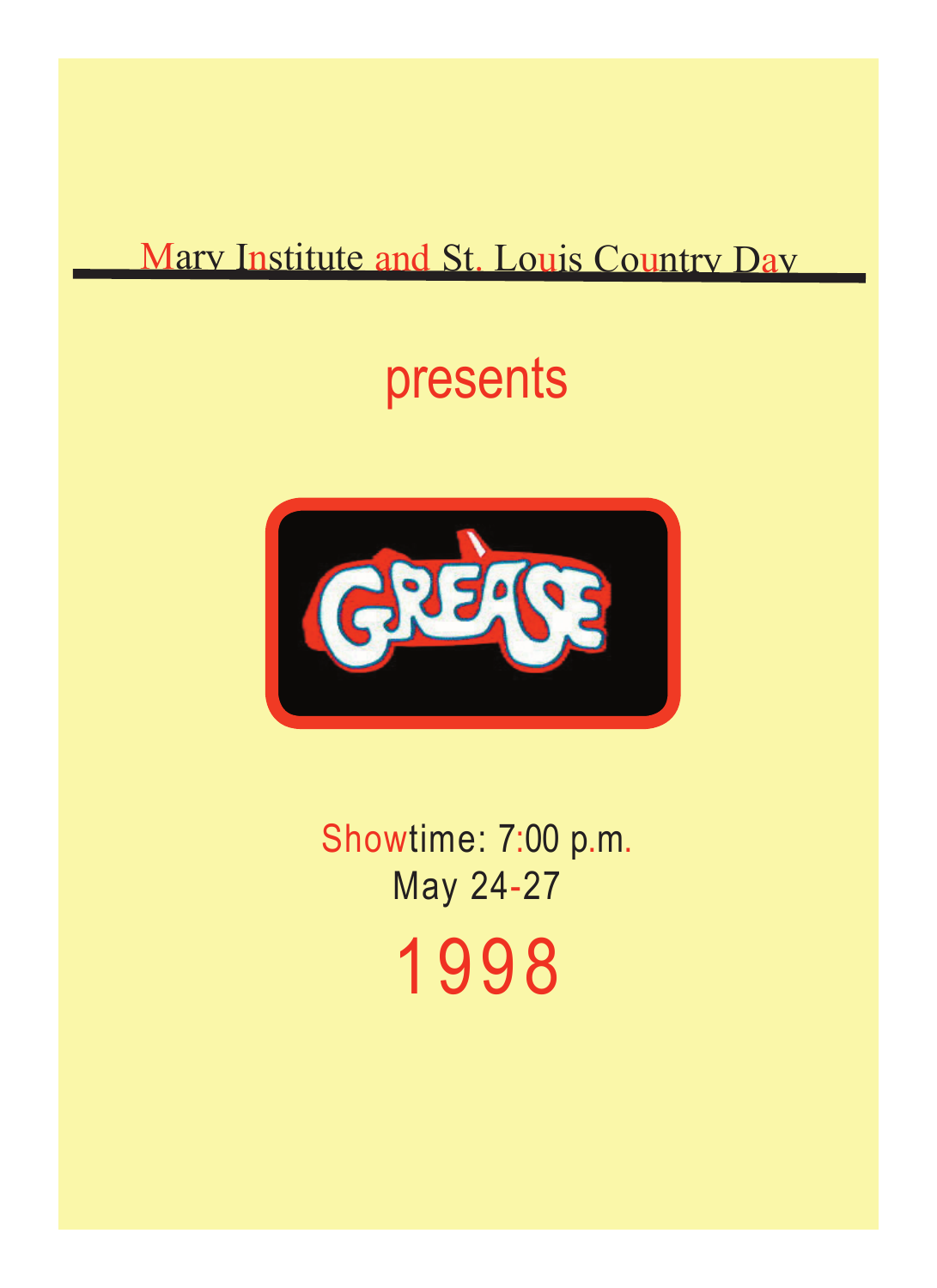#### **Book, Music & Lyrics by Jim Jacobs & Warren Casey**

**Directed by** Roy Casstevens **Choreography by** Berle Davis **Musical Direction by** Mark Penn

Michael F. Ramsaur Joy McMullen

**Set Design Costume Designer Accompanist**<br>ael F. Ramsaur doy McMullen Lois Connorson

#### **C A S T O F C H A R A C T E R S**

 Miss Lynch Farris Clavin Brown se-Marie Ewald

| Doody Douglas J. Magpiong  |  |
|----------------------------|--|
|                            |  |
| Kenickie  Brad Thomsen     |  |
|                            |  |
|                            |  |
|                            |  |
| Johnny Casino  David Gotha |  |
| Teen Angel  David Gotha    |  |
|                            |  |

 Chorus . . . . . . . . . . Kirk Fukumitsu, Kimberly Ann Leveil Larry G. Lucero, Lenore L. Pemberton



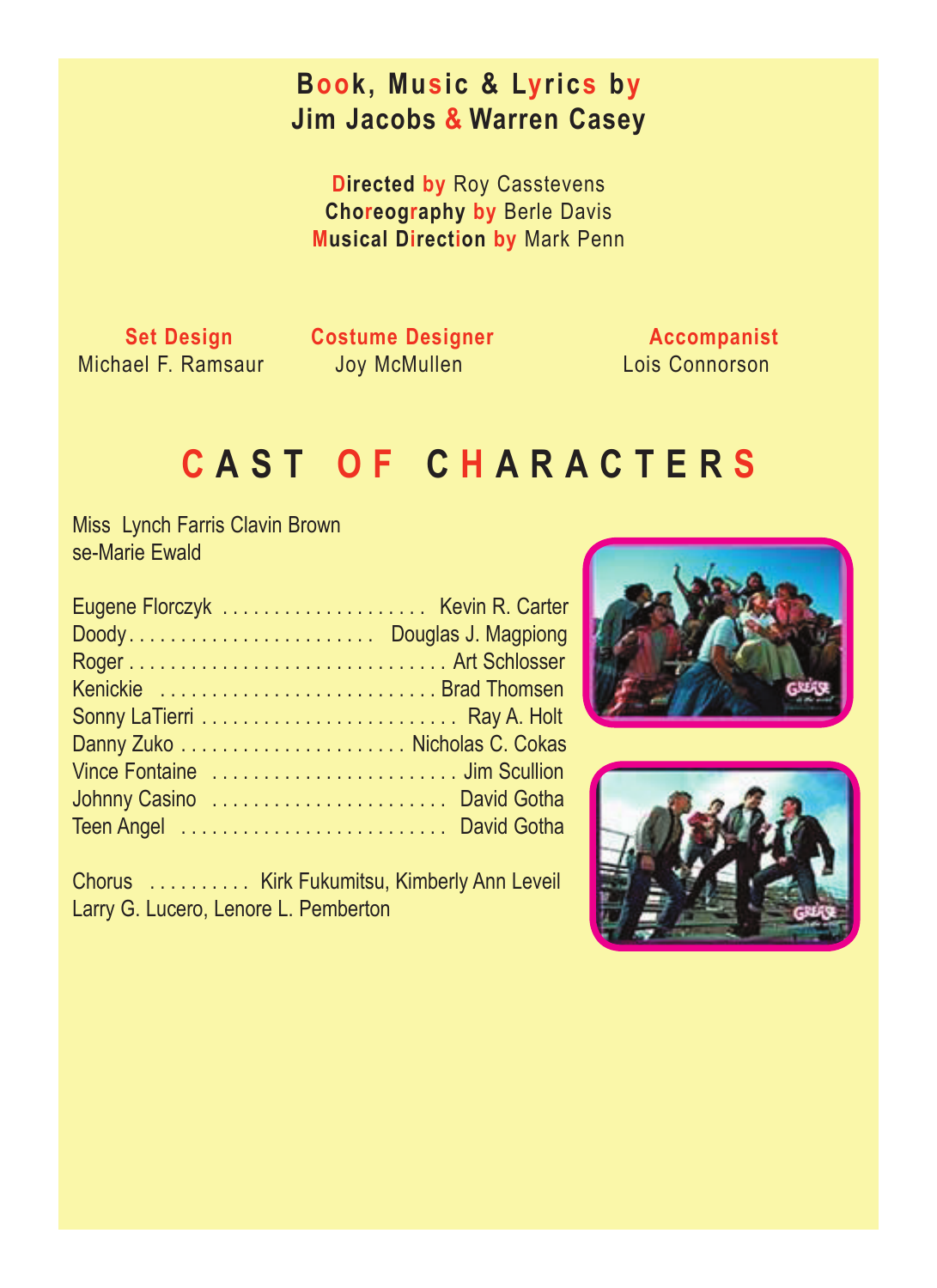#### **Orchestra**

**Leader:** Mark Penn **Sax:** Romy Bauer **Guitar:** William Cleaveland **Drums:** Kelly Zaban **Bass:** Bob Kauser **Piano:** Lois Connors



**Technical Director** Sound by Sound by **Ross Williams** Garret Sound Service

> **Lighting Designer** Michael F. Ramsaur

*Congratulations to our seniors! The amount of talent your class has contributed to the drama department is appreciated. thank you, and we wish you the best of luck in the future!*